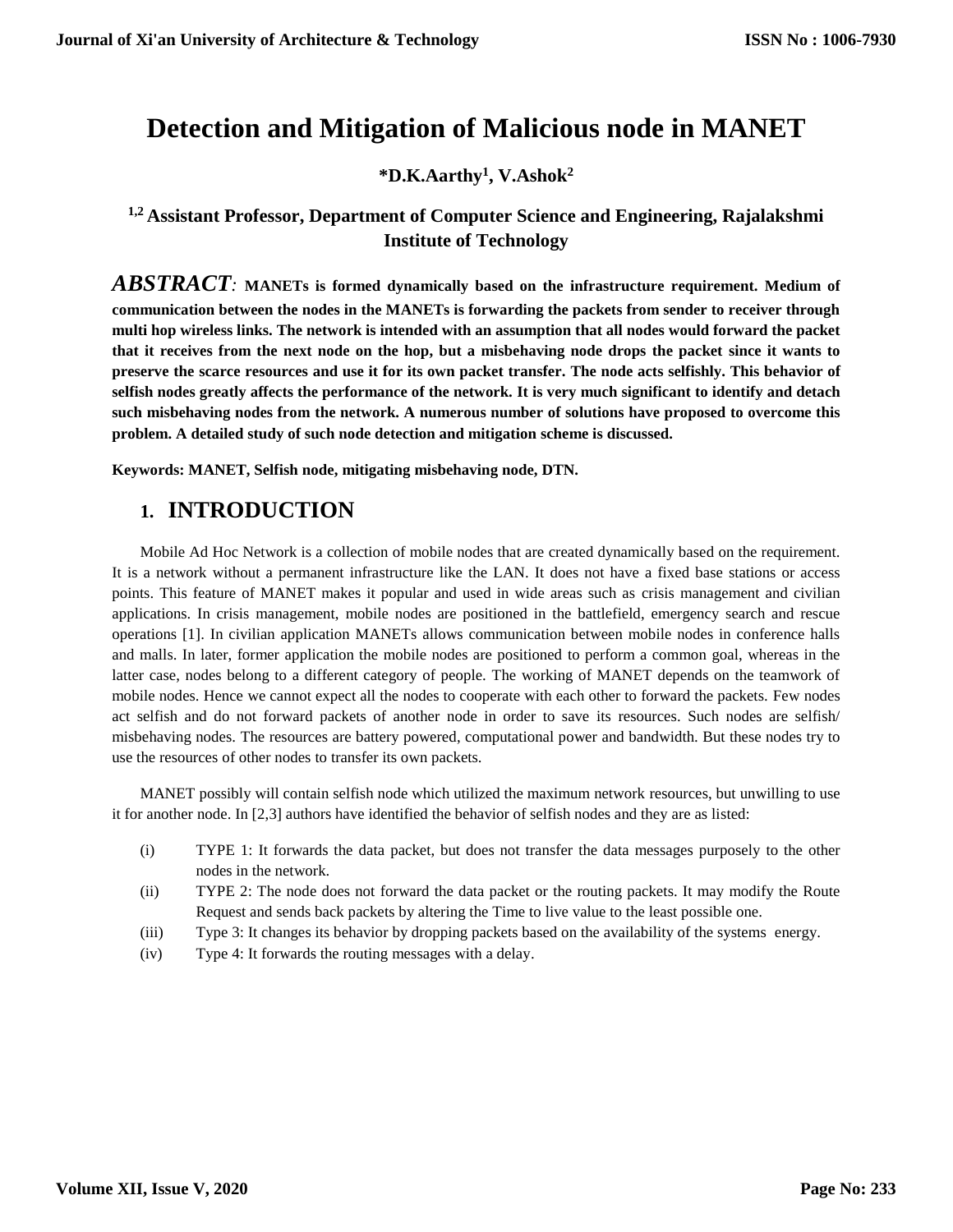### **2. Data Forwarding Threats**

#### **1. Dropping data packet attack**

Node's misbehaving character can be classified as follows

#### **Malfunctioning**

These type of nodes are called malfunctioning node when they undergo hardware or software failures.

### **3. Techniques for mitigating selfish activities**

The experimental analysis conducted in [4] with 50 mobile nodes shows that th ratio of packets delivered was decreased by 50% when the available 50 nodes were acting selfishly. The routing algorithms carry out two main responsibilities: Routing and data forwarding. The routing protocol works accurately only when trusted mobile nodes are available. However the trusted atmosphere is unavailable when there exist misbehaving node. This affects the performance of the network and it is open to many attacks launched by misbehaving node.

#### **3.1 Watchdog**

Marti [5] proposed a scheme based on reputation in which watchdog and pathrater are added at every node. Buffer of recently sent data or forwarded data ia maintained by the watchdog. When the watchdog overhears that packet has been forwarded by the successor node, only then the buffer is empty. The amount of time the data resides in the buffer if it exceeds a threshold value, then it is assumed that the next node is malicious.

Pathrater maintains a rating table for all the node in the network and calculates path metric. It is done by finding the mean of the node rating in the path and then the algorithm chooses the best path.

#### **Drawback**

This technique cannot detect misbehavior when there are situations such as collisions, false misbehavior and partial drop of the packets.

#### **3.2 CONFIDANT**

Buchegger[6] proposed CONFIDANT protocol. In this protocol, trust associations and routing decision are based on experienced, observed, or reported routing and forwarding behavior of other nodes. It comprises four components: The monitor, the reputation system, the path manager, and the trust manager. Each node keeps an eye on the activities of the next hop node constantly and if any divergence observed then it is moved on to the reputation system. Then the reputation system alters the rating of the alleged node, which relies on how regular the action is. When the rating of the alleged node falls down a threshold value the path manager comes in action. The path manager gearshift the route. Warning message as an alarm message is broadcasted to other nodes in the network by the Trust Manager.

#### **Drawback**

It can generate false alarm, two nodes can declare each other misbehaving through alarm message.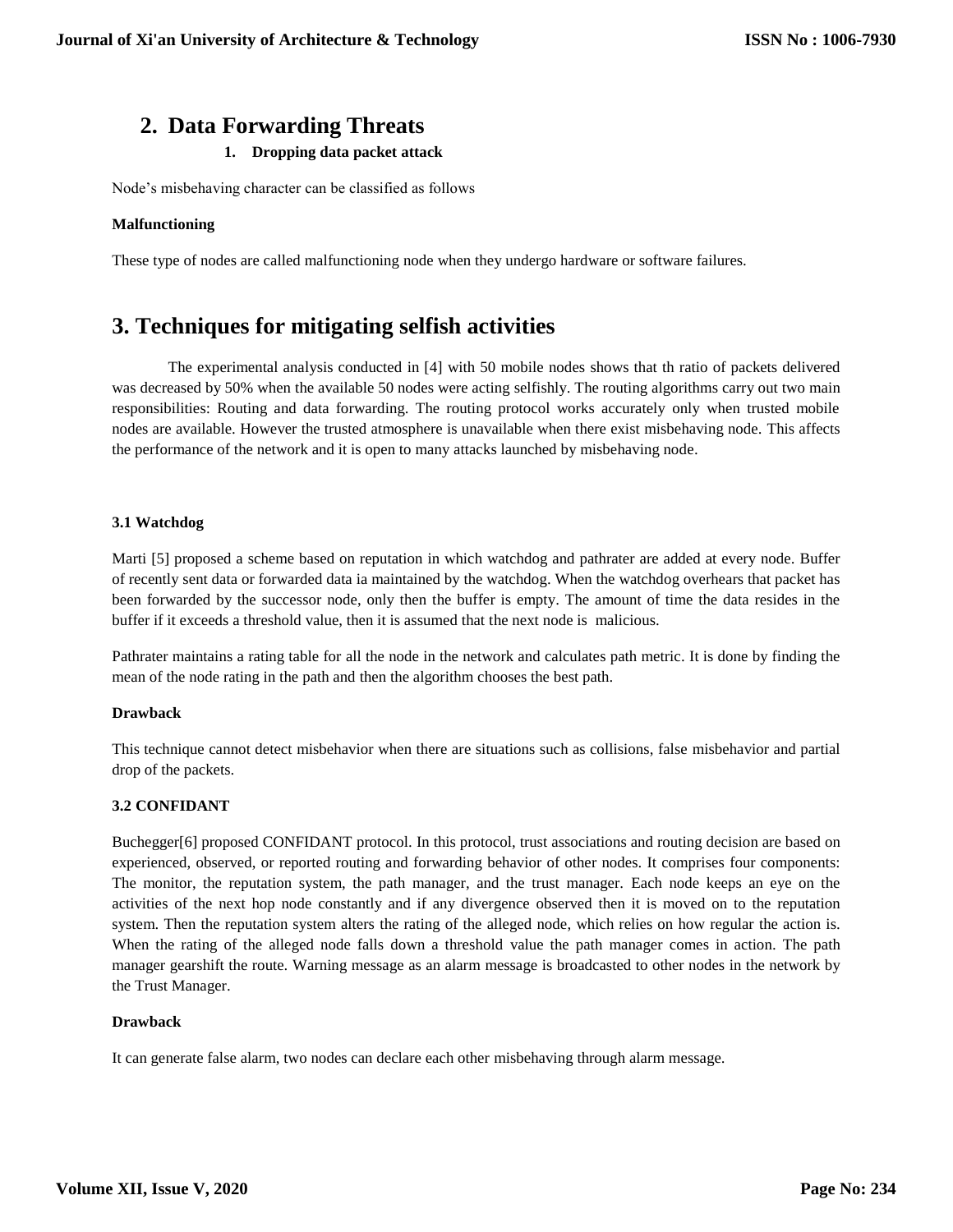#### **3.3 TWOACK**

In order to avoid selfishness in MANET a TWOACK scheme is proposed by Balakrishnan[7], which can be implemented as an add on to any routing protocol.

In this method, the TWOACK detects misbehaving link and it will avoid that link in the routing protocol to be used in the future. It does not detect a specific misbehaving node but instead detects misbehaving link.A TWOACK packet is sent on the victorious delivery of all the packets in the network.

#### **Drawback**

Sometimes a proper node will be part of the malicious node route which might not be used further. Hence many proper node resourses are wasted due to this.

#### **3.4 Extension to TWOACK**

An extension to the TWOACK scheme is proposed by Usha and Radha [8]. In this each node should send a ACK to its previous hop.. An ACK(Nack) should be sent from the destination to the source. On receiving the data packets sent by the source, the destination replies it with Nack. When the Nack reaches the source through the routing path which is available in the actual data that was sent to the destination. If the node is identified as malicious then the will node will divert the Nack to an alternate path. Now this modified path shall be stored along with the older path in the Nack, that can be obtained from the original message. On receiving the Nack the source evaluates the two paths. If any deviation is found out, then the node from which variation is out-of-the-way and the node is mentioned as misbehaving node by the source node else it is concluded that there are no misbehaving node in that path by the source.

#### **Drawback**

The potential drawback is that the algorithm includes lot of routing operating cost because of Ack and Nack packets.When there are larger number of nodes, the probability of Nack reaching the source becomes smaller. This happens due to nodes mobility.

#### **3.5 Two-fold approach**

Zeshan[9] has proposed a two-fold approach to identify and segregate nodes that drop packets. It aims to identify the misbehaving node. Every intermediate node should send an ACK to confirm the onset receipt of packets. When the ACK is not received by the source node, the packets are resent to the destination node by the source after a period of time.

When the same activity is find out then source node sends a broadcast msg to announce that there is a malicious action in the network.

Another approach is to identify which intermediate node is behaving malicious. It is to be identified by monitoring the intermediate nodes of active route by the nodes which are near to active path.

The work of monitoring node is to count number of incoming and outgoing packets. It also maintains a list of sent and dropped packets. When the dropped packets count of a node exceeds the threshold, then the node will be declared as misbehaving by the monitoring node and will broadcast this information. Once the broadcast is received all the neighboring node will abandon their transmission to the misbehaving node. Now this node will be entered into the record of misbehaving node.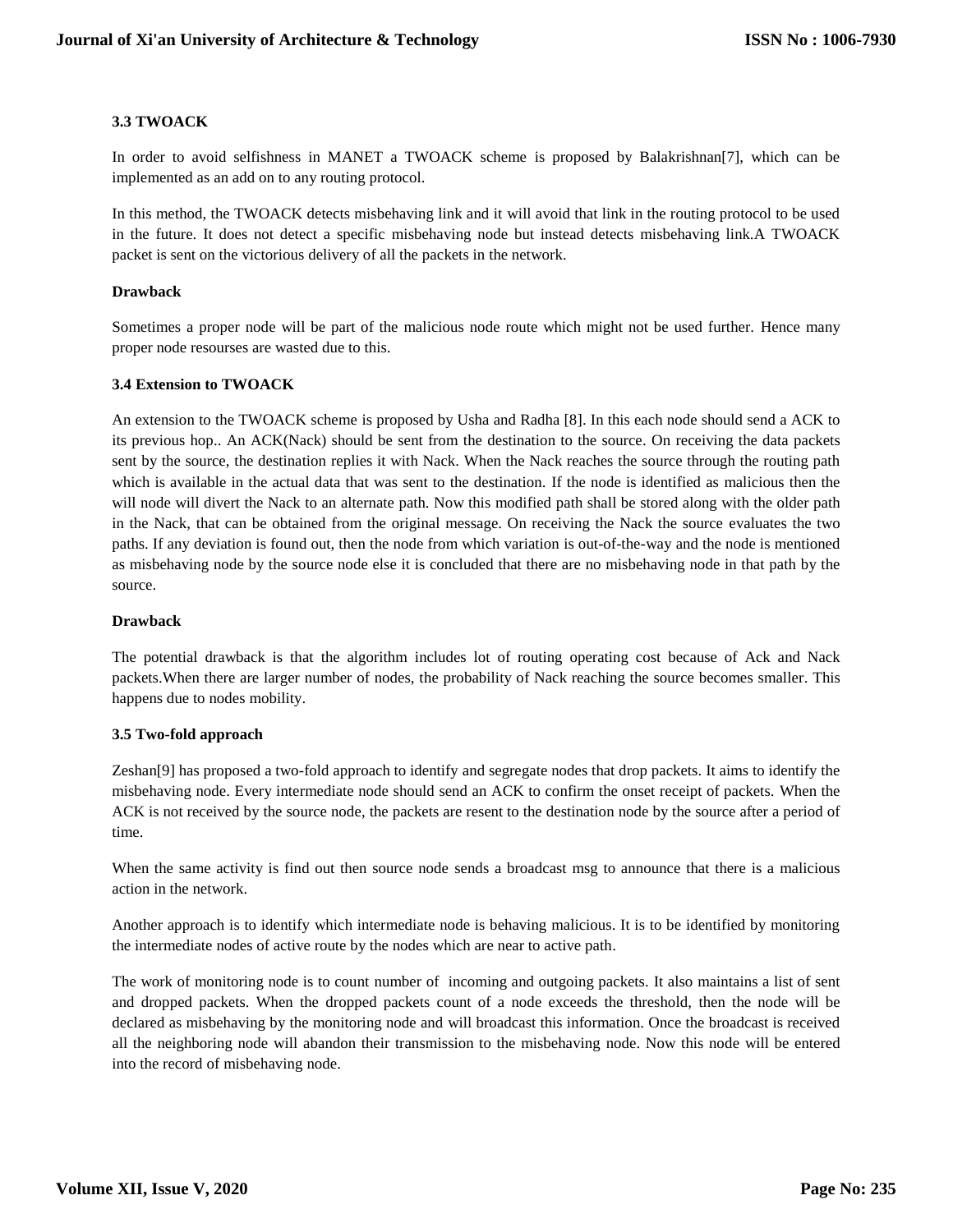#### **Drawback**

The main disadvantage of this scheme is the overhead due to transmission of acknowledgement packets by every intermediate node to the source. The second disadvantage is the working of every node in the promiscuous mode.

#### **3.6 CORE**

CORE[10] is a mechanism based on reputation to bring about mutual aid among every node in the MANET, to avoid selfish activity. Every node keeps track of the other nodes association using a procedure called reputation.

The reputation is calculated depending on different types of information on the node's pace of collaboration. In this scheme the following three mechanism are used:network entity, reputation table and the watchdog mechanism.

The network entity will be a mobile node and every node will have a set of repute table(RT) and a Watchdog mechanism(WD). The CORE scheme uses two different types of protocol entities, a requester and one or more providers. A requester is an entity that asks for the implementation of a function F and the contributor is any entity that correctly executes F.

CORE do not permit a node to allocate negative ratings about other nodes and can resist itself to DoS attacks.

## **REFERENCES**

[1] J. Hoebeke, I. Moerman, B. Dhoedt and P. Demeester, "An overview of mobile ad hoc networks: applications and challenges ", Journal- Communication Network, vol.3, no 3, pp60-66, 2004.

[2] S.Subramaniyan, W. Johnson and K. Subramaniyan, "A distributed framework for detecting selfish nodes in MANET using Record and Trust Based Detection (RTBD) technique", EURASIP Journal on Wireless Communications and networking, vol. 2014, no. 1, 2014.

[3] J. Sengathir and R. Manoharan, "Exponential reliability coefficient based routing mechanism for isolating selfish nodes in MANETs", Egyptian Informatics Journal, vol.16, no.2, pp231-24, 2015.

[4] F. Kargl, A. Klenk, S. Schlott and M. Weber, "Adavanced detection of selfish or malicious nodes in ad hoc network", In Security in Ad- hoc and Sensor Networks Springer Berlin Heidelberg, pp.152-165, 2004.

[5] S. Marti, T. Giuli, K. Lai, and M. Baker, "Mitigating Routing Misbehavior in Mobile Ad Hoc Networks," in Proc. of the Sixth Annual International Conference on Mobile Computing and Networking (MobiCom 2000), August 2000, pp. 255-265.

[6] Sonja Buchegger Jean-Yves Le Boudec, "Performance Analysis of the CONFIDANT Protocol Cooperation Of Nodes Fairness In Dynamic Ad-hoc NeTworks" in Proc. IEEE/ACM Workshop Mobile Ad Hoc Netw. Comput. (MobiHoc 2002), June 2002, pp. 226-236.

[7] K. Balakrishnan, D. Jing and V. K. Varshney, "TWOACK: Preventing Selfishness in Mobile Ad hoc Networks," in Proc. of Wireless Communications and Networking Conference (WCNC'05), vol. 4, March 2005, pp. 2137- 2142.

[8] S. Usha, S. Radha, "Co-operative Approach to Detect Misbehaving Nodes in MANET Using Multi-hop Acknowledgement Scheme," in 2009 International Conference on Advances in Computing, Control, and Telecommunication Technologies, December 2009, pp. 576-578.